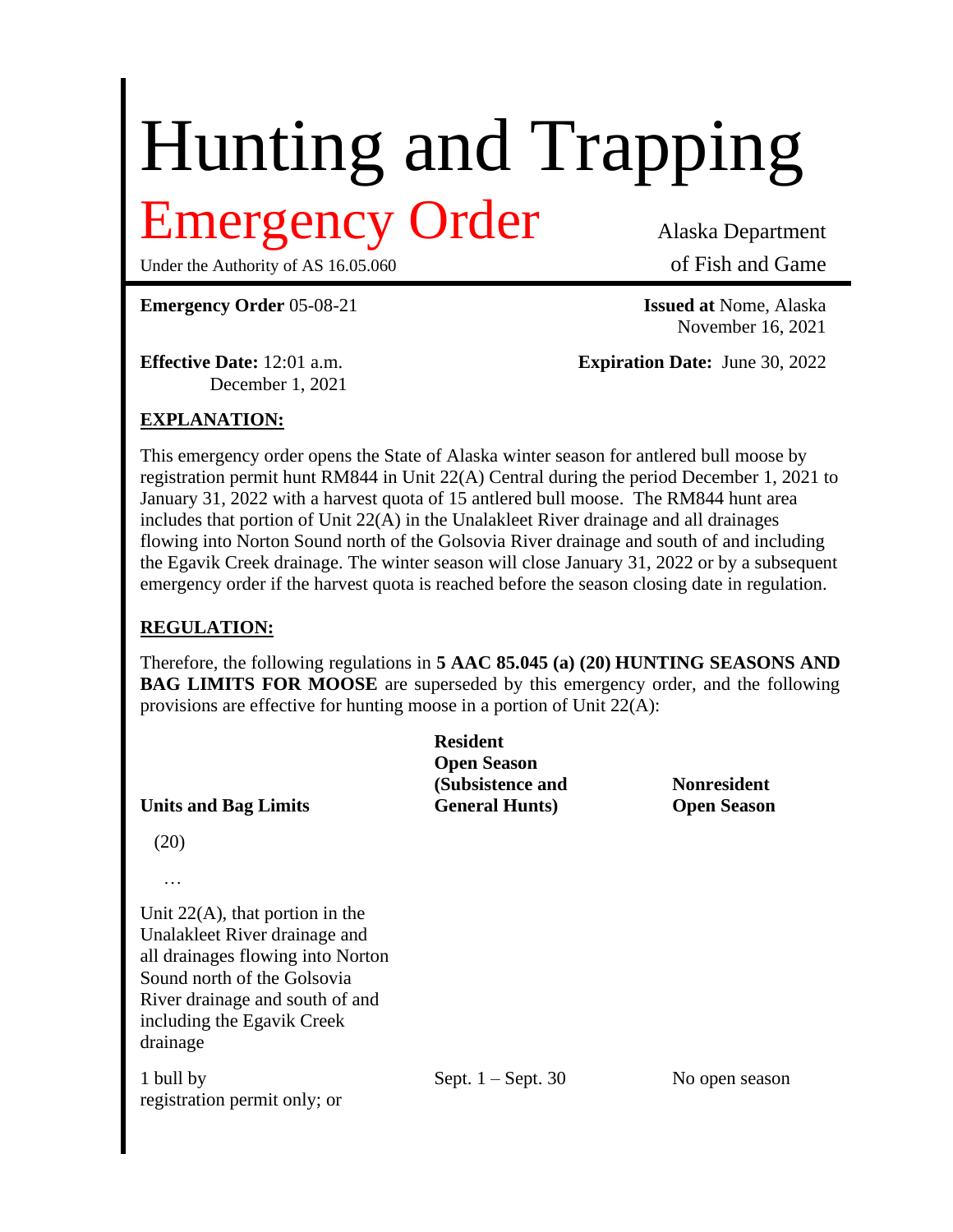1 antlered bull by **Dec. 1 – Jan. 31** No open season registration permit only; during the period Dec. 1- Jan. 31, a season may be announced by emergency order

…

All other moose hunting regulations in Unit 22 remain unchanged and are not affected by this emergency order.

By delegation to:

Doug Vincent-Lang Commissioner

Bill Dunker Area Biologist

#### **JUSTIFICATION:**

Moose hunting seasons in Unit 22(A) Central were closed from 2005-2007 in response to declines in moose abundance. During this time, the population grew and in November of 2007 the Alaska Board of Game adopted regulations establishing a registration moose hunt with a harvest quota to prevent overharvest. Since that time, the population continued to grow with an estimated 9% annual rate of growth between 2012 and 2017. The 2017 spring moose abundance survey estimated 840 moose (90% CI: 747-933). The department completed a moose abundance survey in Unit 22(A) Central in the spring of 2021 resulting in an estimated abundance of 766 moose (90% CI: 643-888), with 10% recruitment. These results suggest that the population has remained stable 2017-2021.

Post-hunt fall moose composition surveys completed in Unit 22(A) Central in 2016 and 2020 indicated that the bull:cow ratio is well above the management objective and additional harvest from the area is warranted.

Following, a record high harvest of 47 bull moose during the RY2020 fall RM841 hunt, the winter RM844 hunt was opened by emergency order December 7, 2020-January 31, 2021. In total, 15 permits were issued for the hunt, 8 hunters participated in the hunt and 1 moose was harvested.

During RY2021 the department administered registration permit hunt RM841 September 1- September 30. Based on the average reported harvest RY2017-RY2020 and recent estimates of sex ratios within the hunt area, the RM841 registration moose hunt was administered without a harvest quota for the first time since hunting in the area resumed in 2008. This further liberalized the fall hunting opportunity following a trend of incremental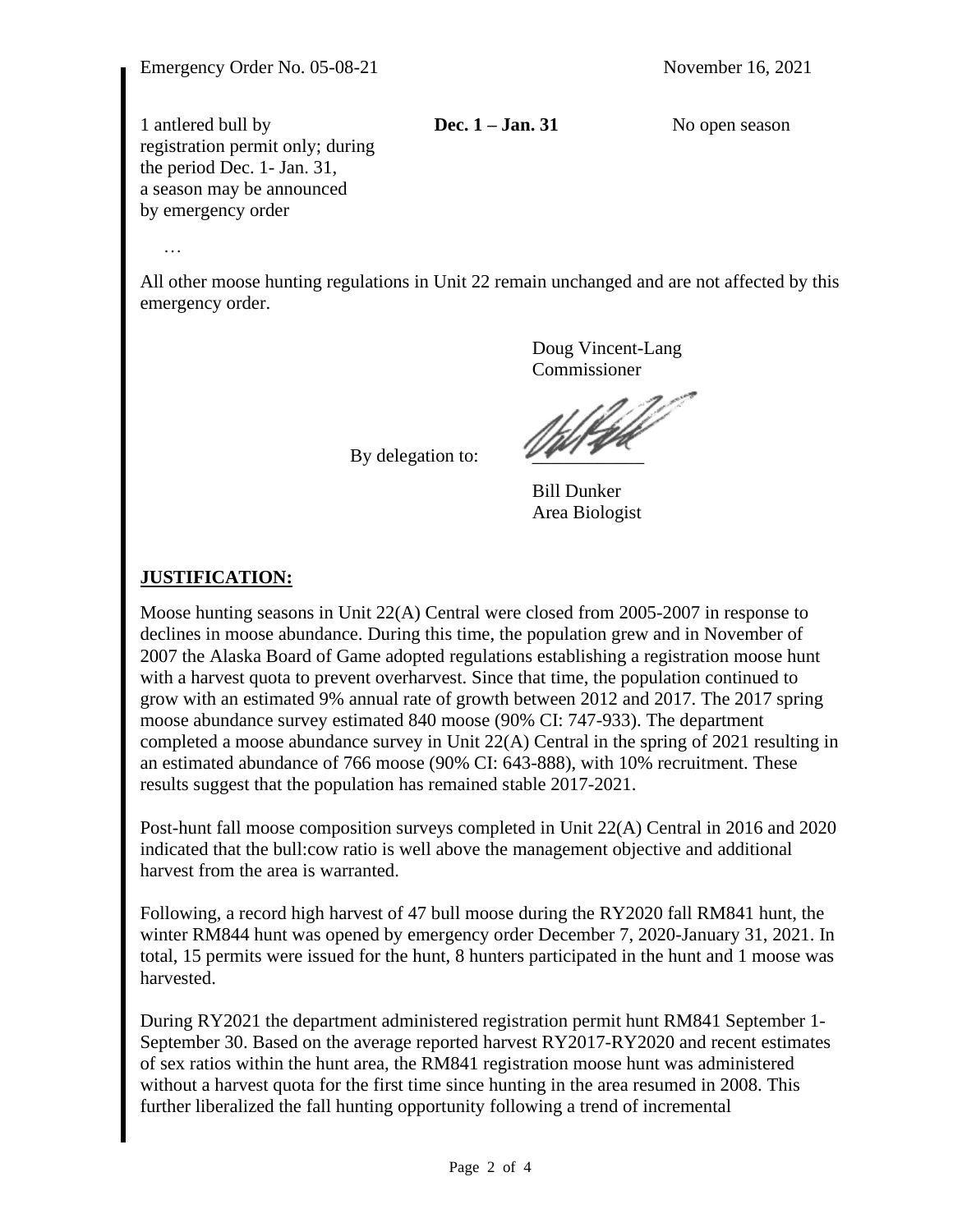liberalizations that have been adopted through time since the RM841 registration moose hunt was first administered.

The current reported harvest following the completion of the fall RM841 registration permit hunt is below the estimated harvestable surplus for the hunt area and the department has determined that providing additional harvest opportunity is warranted at this time.

#### **DISTRIBUTION:**

This Emergency Order is distributed to the recipients listed below. Copies are available from the Department of Fish and Game office in Nome.

- 1. Lieutenant Governor
- 2. Assistant Attorney General (Board of Game Liaison, Anchorage)
- 3. Commissioner, Department of Fish and Game
- 4. Division of Wildlife Conservation

**Director** Deputy Director Assistant Directors Regional Supervisors Regulation Coordination Team Area Offices Statewide Information Management Section, Anchorage, Douglas, Juneau Public Communication/Information, Anchorage, Fairbanks Federal Subsistence Liaison 5. Division of Boards Boards Support Section, Executive Director Field Offices: Dillingham, Kotzebue Fish and Game Advisory Committees, Chair Unit 22 AC, Northern Norton Sound Unit 22 AC, Southern Norton Sound 6. Division of Subsistence Assistant Director Program Director, Fairbanks Field Offices: Fairbanks, Kotzebue 7. Public Communications Section, Juneau 8. Department of Public Safety, Alaska Wildlife Troopers **Director** Detachment Commander C Detachment, Western D Detachment, Northern Field Offices: Unit 22: Nome Unit 23: Kotzebue 9. U. S. Department of the Interior Bureau of Land Management BLM, State Director BLM, Anchorage District Unit 18/22 Anchorage, Mgr. Unit 18/22 Anchorage, Subsistence Unit 18/22 Anchorage, Wildlife